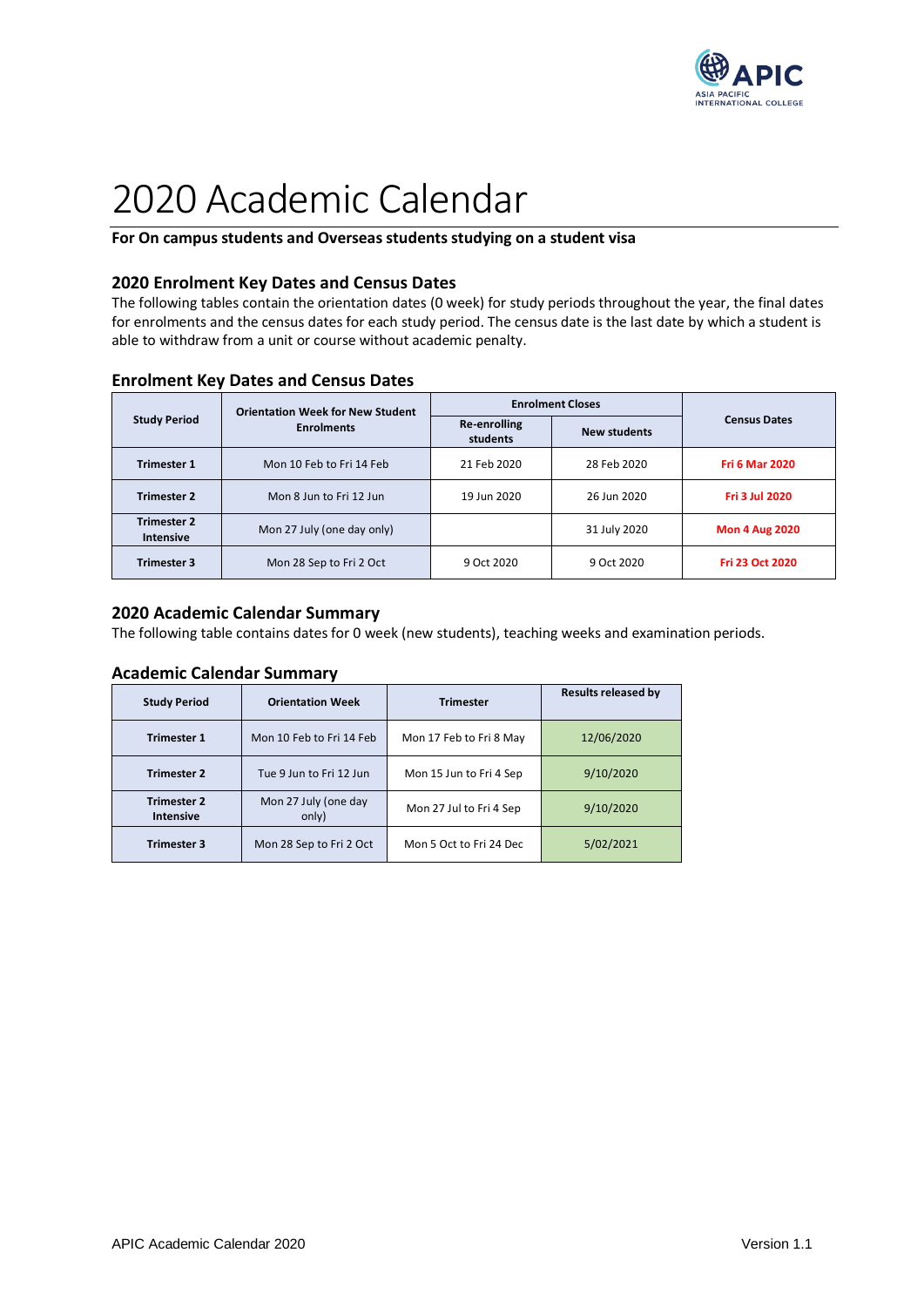

| <b>Trimester 1</b> |            | <b>Trimester 2</b>       |                |                         | <b>Trimester 3</b> |                |            |             |
|--------------------|------------|--------------------------|----------------|-------------------------|--------------------|----------------|------------|-------------|
| Wk                 | Monday     | Friday                   | Wk             | Monday                  | <b>Friday</b>      | Wk             | Monday     | Friday      |
| $\mathbf 0$        | 10/02/2020 | 14/02/2020               | 0              | 8/06/2020               | 12/06/2020         | $\mathbf{0}$   | 28/09/2020 | 2/10/2020   |
| $\mathbf{1}$       | 17/02/2020 | 21/02/2020               | $\mathbf{1}$   | 15/06/2020              | 19/06/2020         | $\mathbf{1}$   | 5/10/2020  | 9/10/2020   |
| $\overline{2}$     | 24/02/2020 | 28/02/2020               | $\mathbf{2}$   | 22/06/2020              | 26/06/2020         | $\mathbf{2}$   | 12/10/2020 | 16/10/2020  |
| 3                  | 2/03/2020  | $6/03/2020$ <sup>+</sup> | 3              | 29/06/2020              | 3/07/2020+         | 3              | 19/10/2020 | 23/10/2020† |
| 4                  | 9/03/2020  | 13/03/2020               | 4              | 6/07/2020               | 10/07/2020         | 4              | 26/10/2020 | 30/10/2020  |
| 5                  | 16/03/2020 | 20/03/2020               | 5              | 13/07/2020              | 17/07/2020         | 5              | 2/11/2020  | 6/11/2020   |
| 6                  | 23/03/2020 | 27/03/2020               | 6              | 20/07/2020              | 24/07/2020         | 6              | 9/11/2020  | 13/11/2020  |
| $\overline{7}$     | 30/03/2020 | 3/04/2020                | $\overline{7}$ | 27/07/2020 <sup>a</sup> | 31/07/2020         | $\overline{7}$ | 16/11/2020 | 20/11/2020  |
| 8                  | 6/04/2020  | 10/04/2020               | 8              | 3/08/2020†              | 7/08/2020          | 8              | 23/11/2020 | 27/11/2020  |
| 9                  | 13/04/2020 | 17/04/2020               | 9              | 10/08/2020              | 14/08/2020         | 9              | 30/11/2020 | 4/12/2020   |
| 10                 | 20/04/2020 | 24/04/2020               | 10             | 17/08/2020              | 21/08/2020         | 10             | 7/12/2020  | 11/12/2020  |
| 11                 | 27/04/2020 | 1/05/2020                | 11             | 24/08/2020              | 28/08/2020         | 11             | 14/12/2020 | 18/12/2020  |
| 12                 | 4/05/2020  | 8/05/2020                | 12             | 31/08/2020              | 4/09/2020          | 12             | 21/12/2020 | 24/12/2020  |
| 13                 | 11/05/2020 | 15/05/2020               | 13             | 7/09/2020               | 11/09/2020         |                |            |             |
| 14                 | 18/05/2020 | 22/05/2020               | 14             | 14/09/2020              | 18/09/2020         |                |            |             |
| 15                 | 25/05/2020 | 29/05/2020               | 15             | 21/09/2020              | 25/09/2020         |                |            |             |
| 16                 | 1/06/2020  | 5/06/2020                |                |                         |                    |                |            |             |

# **Table 3. Academic Calendar for 2020**

**Please note: area in pink is Trimester 2 Intensive study period with start date 27 July and census date on 4 August. This study period is for commencing students only.**

**\*** Where a public holiday falls within the trimester the educator will liaise with the class regarding other arrangements.

† Census date for each study period.

α Beginning of intensive study period

#### **Notes**

Week 0 is Orientation week for the new students; for current students O week is a break week. Special Mid-trimester break for T1: 23 Mar to 27 Mar

| Orientation week              |
|-------------------------------|
| Intensive study period for    |
| commencing students only with |
| start date 27 July            |
| <b>Break</b>                  |